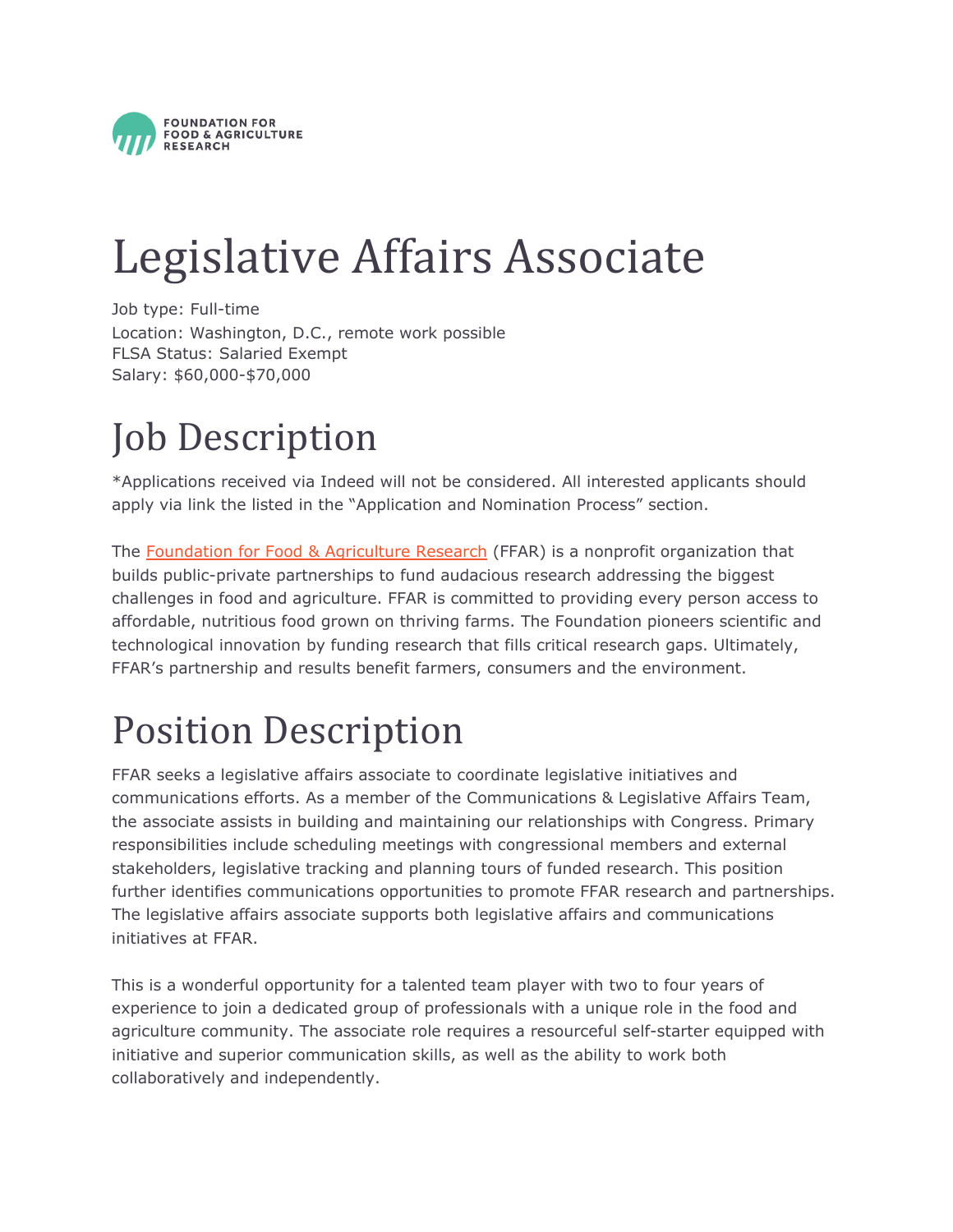

#### Duties & Responsibilities

- Support the communications & legislative affairs director in legislative strategy planning and execution
- Schedule meetings with Congressional members and staff, prepare materials, contribute during meetings and conduct subsequent follow up
- Plan and execute site visits and tours for key stakeholders including Congressional members and staff
- Track and analyze relevant legislation
- Maintain records of legislative meetings
- Assist in drafting formal communications to Congress including, but not limited to, formal correspondence, meeting materials and presentations
- Research and compile relevant FFAR-branded documents
- Identify and assist with content creation for communications channels that promote FFAR's mission, research and partnerships
- Coordinate with other FFAR departments to support programmatic communications
- Work closely with director to support monthly Board Committee meetings and develop materials for quarterly Board meeting updates

#### Qualifications

- Bachelor's degree in journalism, communications, public policy or related degree
- At least two years of professional experience in communications or legislative affairs
- Strong verbal communication and presentation skills
- Exceptional writing abilities
- Steller interpersonal skills and the ability to remain poised under pressure
- Self-motivated, creative problem solver with an ability to prioritize under multiple deadlines
- Superior Microsoft Word, Excel and PowerPoint skills
- Enthusiasm for/interest in improving the food and agriculture system through science

#### Application & Nomination Process

Interested candidates are encouraged to [apply for the legislative affairs associate position.](https://jobs.smartrecruiters.com/FoundationForFoodAgriculture/743999828587208-legislative-affairs-associate) Applications must include both a cover letter and resume. FFAR reviews applications on a rolling basis and will accept applications until a candidate is selected.